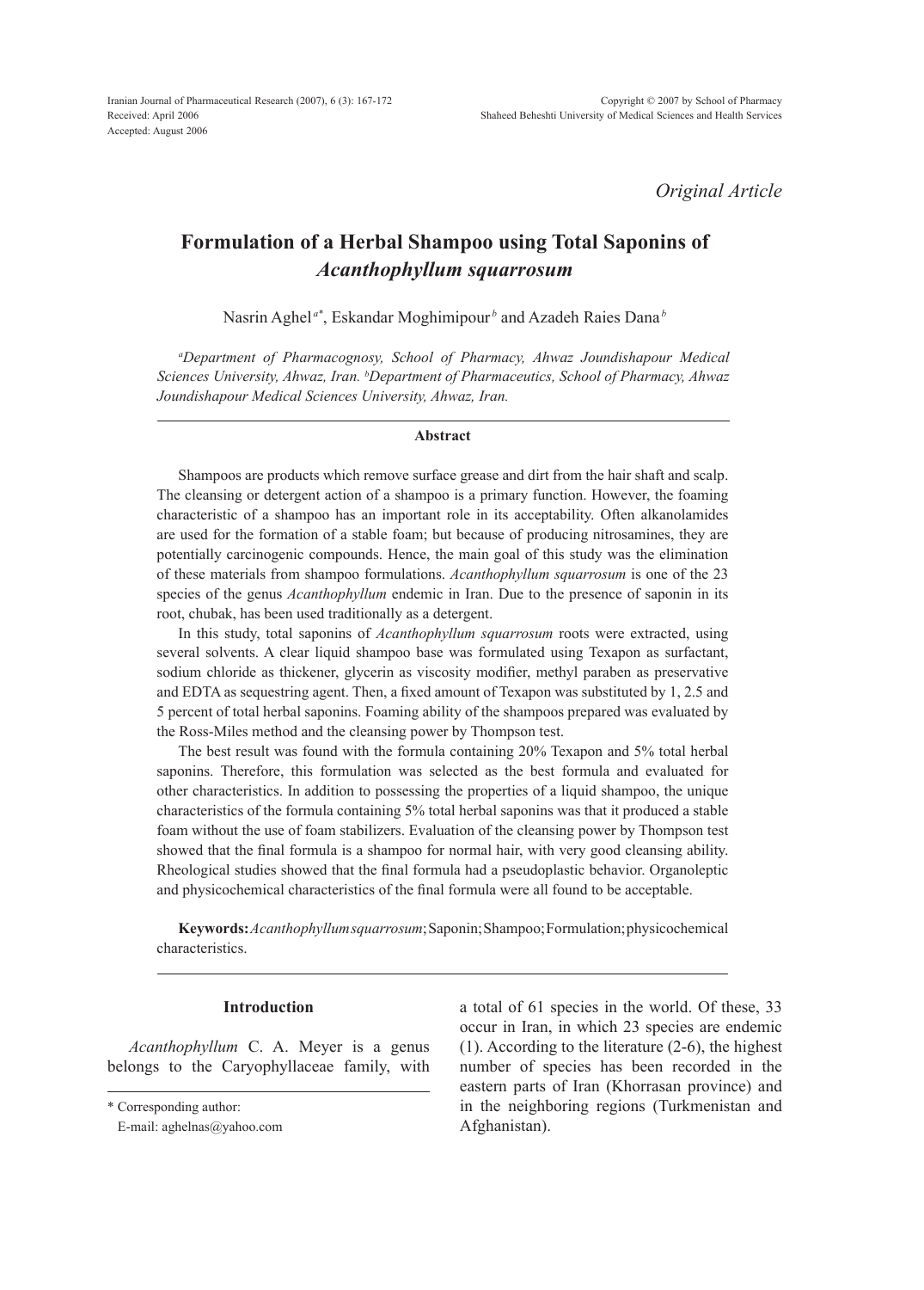*Acanthophyllum squarrosum* Boiss. is a perennial shrub growing wild in different locations of Iran. The roots of this plant, because of triterpene saponins, are gathered traditionally in considerable quantity by local people. These roots, known as "soap roots", are used as soaps and detergents, especially for wooly cloths, as well as for provoking sneeze.

Saponins have detergent or surfactant properties, because they contain both watersoluble and fat-soluble components. They consist of a fat-soluble core, having either a steroid or triterpenoid structure, with one or more side chains of water-soluble carbohydrates (sugars). Yucca saponins (*Yucca schidigera)* have a steroidal core (steroidal saponins), while the Quillaja (*Quillaja saponaria*) and Acanthophyllum saponins have a triterpenoid core. As a consequence of their surface-active properties, saponins are excellent foaming agents, forming very stable foams. Because of their surfactant properties, they are used industrially in mining and ore separation, in the preparation of emulsions for photographic films, and extensively in cosmetic products, such as lipstick and shampoo. Quillaja bark has been used as a shampoo in Chile for hundreds of years, and native Americans used yucca to make soap. Saponin-rich Quillaja bark is one of the rare natural washing agents that helps to absorb excess sebum without causing reactive hyper-seborrhea. The antifungal and antibacterial properties of saponins are important in cosmetic applications, in addition to their emollient effects.

Shampooing is the most common form of hair treatment. Shampoos have primarily been products aimed at cleansing the hair and scalp. The diversity of qualities demanded from a good shampoo by today's consumer goes far beyond this general function. Selected ingredients of shampoo that have been popular with the consumer are currently under attack because of potential risks associated with their use (e.g. halogenated organic compound, formaldehyde, musk fragrance and crude coal tar).

Foaming characteristic of a shampoo has an important role in it's acceptability.A Shampoo should produce a stable and copious amount of foam. Often alkanolamides are used to prepare a stable foam, but because of producing nitrosamines they are potentially carcinogenic

compounds (7).

In 1979, the FDA commissioner issued a call for the cosmetic industry to significantly reduce the level of nitrosamines in personal care products (8). Since that time the level of nitrosamines have been reduced, but not eliminated. Therefore, the main objective of this study was to eliminate these harmful materials from shampoo formulation and substitute them with a safe natural product, namely total saponins of *Acanthophyllum squarrosum.* 

## **Experimental**

#### *Plant materials*

*Acanthphyllum squarrosum whole plant* was collected in autumn 2003 from a region 40 km eastern south of Tabas, in the Khorrasan province (Iran). After scientific identification, a voucher sample was preserved for further reference at the Herbarium of the Department of Pharmacognosy, School of Pharmacy, Ahwaz Joundishapoor Medical Sciences University, Ahwaz, Iran.

All the chemicals used were of the analytical grade and purchased from reputable companies.

## *Isolation of saponins*

After cleaning and washing with water, the plant roots were cut into small pieces, air-dried in shade and powdered. Using th soxhlet apparatus and petroleum ether as the solvent, powdered roots were defated at 45°C for 4 h. Extraction of total saponins was conducted in several stages. First, the defated dried plant powder was extracted with methanol in a soxhlet apparatus set at 60°C for 10 h, yielding a reddish crude extract. This methanolic extract, after concentration, was dissolved in a minimum amount of distilled water and decanted several times with n-butanol. In the final stage, the total saponins present in the butanolic extract was precipitated using diethylether and then filtered (9).

## *Shampoo formulation*

To formulate a clear shampoo base, definite amounts of Texapon (Triethanolamine lauryl sulfate, Lovaken, Malaysia) and salt (sodium chloride) were added to an aqueous solution containing glycerin (5%) methyl paraben (0.25%) and EDTA (0.15%). If needed, pH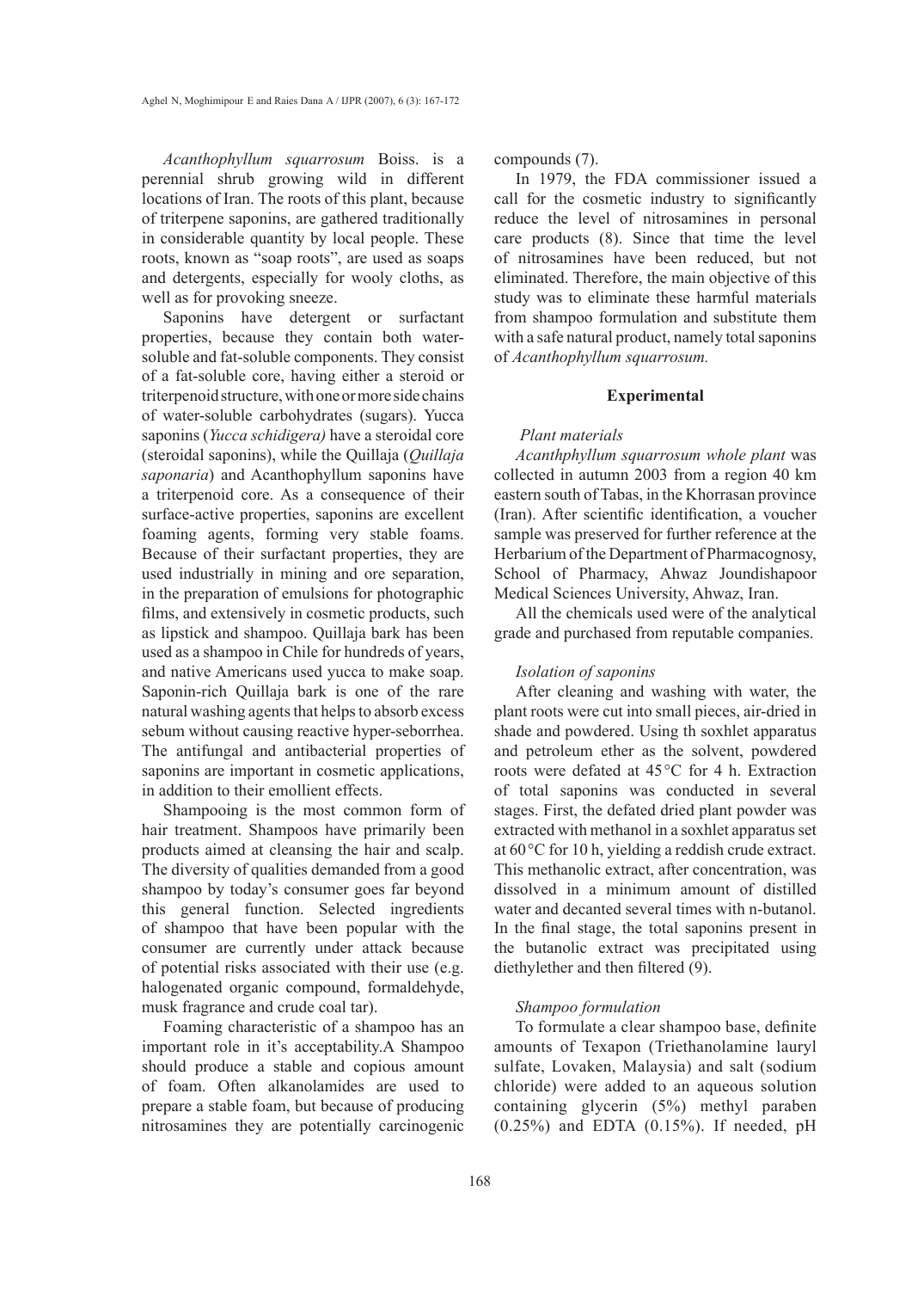**Table 1.** Percentage of ingredients present within formulations  $A_2$  and  $B_3$ .

| Compound        | Percentage $(w/v)$ |    |     |    |    |    |  |
|-----------------|--------------------|----|-----|----|----|----|--|
|                 |                    |    |     |    |    |    |  |
| Texapon         | 30                 | 30 | 30  | 20 | 20 | 20 |  |
| Sodium chloride | 05                 |    | 15. | 05 |    |    |  |

was adjusted to 6-8 by the addition of citric acid or triethanolamine solution. Table 1 shows different percentages of Texapon and sodium chloride in preliminary formulations (A series). Then, the formulations prepared were evaluated in terms of their clarity, foam producing ability and fluidity, and the best formulation was chosen.

In the next step, 10% of the total Texapon content of the best formulation was replaced by 1, 2.5 and 5 percent of *Acanthophyllum squarrosum* total saponins (ATS) to prepare series B formulations. The components and percentage of ingredients used within the final formulation  $(B_3)$  are listed in Table 2.

Also, for comparison purposes, formulations containing the same percentages of a brand saponin, Quillaja total saponins (QTS), named the "C series" were prepared.

To evaluate the formulations prepared, quality control tests including organoleptic assessment and physicochemical controls such as pH, density and viscosity were performed. Also, to assure the quality of products, specific tests for shampoo formulations including the determination of dry residue and moisture content, total surfactant activity, salt content, surface tension, thermal and mechanical stability and detergency tests were carried out. The results were compared with those of the appropriate base formulation (A formula) and formulations containing QTS. Some of the more important tests have been described below.

## *Rheological evaluations*

After visual inspection, apparent viscosity of the samples was determined at room temperature using a rotational spindle Brookfield Viscometer

**Table 2.** Percentage of ingredients present within formulations  $A_2$  and  $B_3$ .

|                 | Percentage $(w/v)$ |              |  |  |  |
|-----------------|--------------------|--------------|--|--|--|
| Ingredient      | А,                 | $B_{3}$      |  |  |  |
| Texapon         | 30                 | 27           |  |  |  |
| <b>ATS</b>      |                    | 3            |  |  |  |
| Sodium chloride | 1                  | 1            |  |  |  |
| Glycerin        | 5                  | 5            |  |  |  |
| Methyl paraben  | 0.25               | 0.25         |  |  |  |
| <b>EDTA</b>     | 0.15               | 0.15         |  |  |  |
| Dejonized water | qs to 100 ml       | qs to 100 ml |  |  |  |

(Model DV-I Plus, LV, USA) set at different spindle speeds from 0.3 to 1000 rpm.

## *Surface tension measurements*

Surface tension of samples was determined using a Du-Nouy ring-type tensiometer (Torison Balance, Germany**)** at room temperature. The decrease in the values was plotted against the concentration of total saponins and compared with that of formulation A and QTS containing formulations.

## *Foaming ability and foam stability*

To evaluate the foaming ability of formulations prepared, the Ross-Miles foam column method was used. Briefly, 0.25 and 0.5 percent aqueous solutions of each formulation were prepared and placed within a 100 mL burrette at room temperature. They were then individually poured from a height of 50 cm into a measuring cylinder and the height of produced foam was measured. To evaluate the foam stability, the same procedure was performed and the foam height after 10 and 20 minutes were also determined (10, 11).

## *Detergency ability*

The thompson method was used to evaluate the detergency ability of the samples (11, 12). Briefly, a crumple of hair were washed with a 5% sodium lauryl sulfate (SLS) solution, then dried and divided into 3g weight groups. The samples were suspended in a hexane solution containig 10% artificial sebum (Table 3) and the mixture was shaken for 15 minutes at room

**Table 3.** Composition of the artificial sebum (12)

| Ingredient         | Dlive oil | coconut oil | Stearic acid | Oleic acid | Liquid paraffin | holesterol  |
|--------------------|-----------|-------------|--------------|------------|-----------------|-------------|
| Percentage $(w/v)$ | 20        |             |              |            |                 | ີ<br>$\sim$ |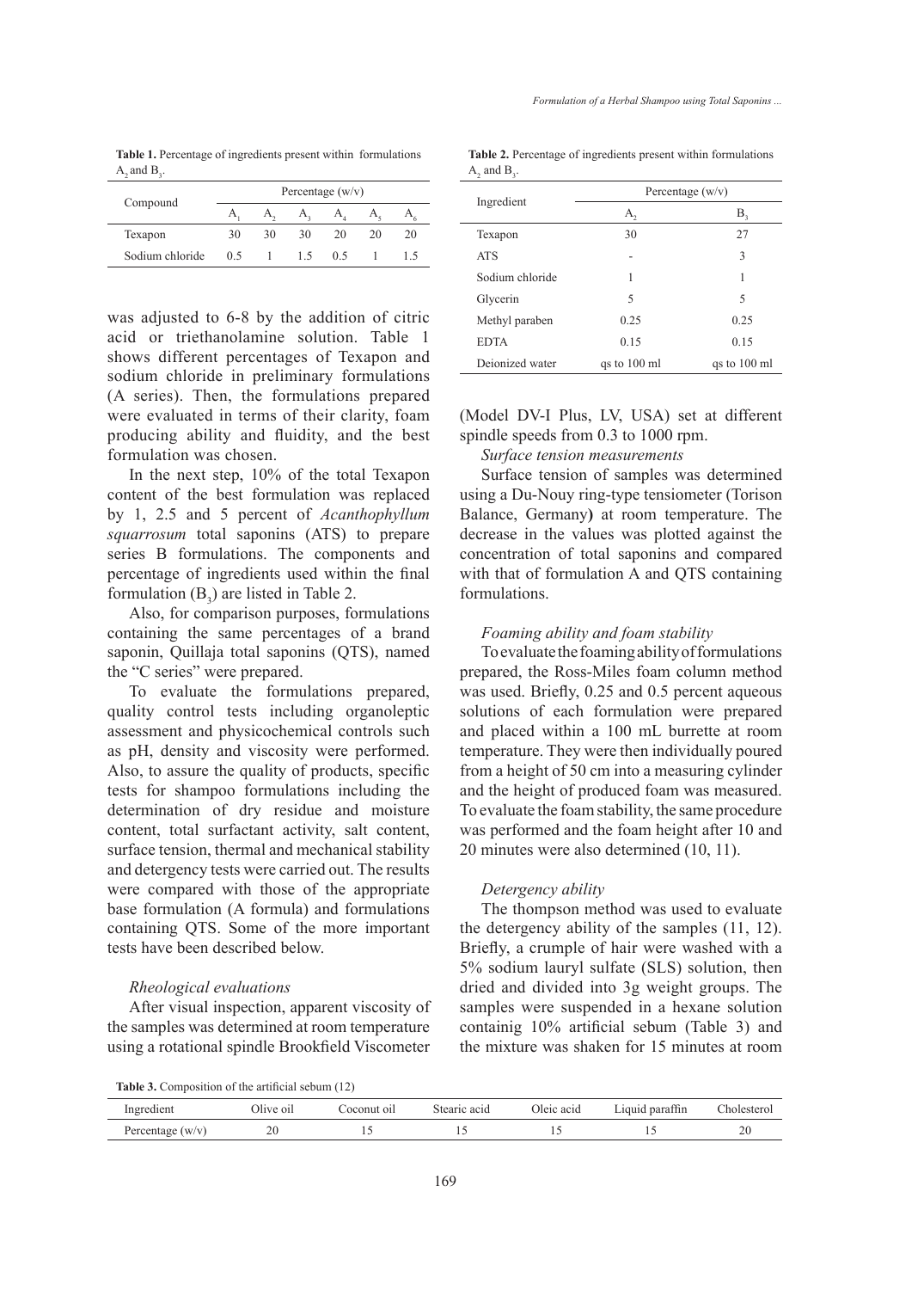| <b>Formulation</b>          | <b>Specifications</b>                   |
|-----------------------------|-----------------------------------------|
| А,                          | Clear, good foaming, low viscosity      |
| А,                          | Clear, good foaming, suitable viscosity |
| $A_{\rm a}$                 | Clear, good foaming, high viscosity     |
| $A_{\scriptscriptstyle{A}}$ | Clear, low foaming, low viscosity       |
| A <sub>5</sub>              | Clear, low foaming, suitable viscosity  |
| A,                          | Clear, low foaming, high viscosity      |

**Table 4.** Apparent specifications of series A formulations.

temperature. Then samples were removed, the solvent was evaporated at room temperature and their sebum content determined. In the next step, each sample was divided into two equal parts, one washed with 0.1 ml of the 10% test shampoo and the other considered as the negative control. After drying, the resided sebum on samples was extracted with 20 ml hexane and re-weighed. Finally, the percentage of detergency power was calculated using the following equation:

in which, DP is the percentage of detergency power

C is the weight of sebum in the control sample and T is the weight of sebum in the test sample

$$
DP = 100(1 - \frac{T}{C})
$$

## *Stability tests*

To study the thermal stability of formulations, samples were placed in glass tubes, some placed in a 45°C oven and the others in a 5°C chiller. After one week, their appearance and physical stability were inspected (10, 14).

To assess their mechanical stability, each sample was centrifuged at 2400 rpm for 3 minutes and then its structural stability was inspected (10).

## *Statistical analysis*

The presented data are the mean of three experiments and two measurements. Statistical tests employed were the analysis of variance along with Tukey post hoc test for repeated measurements or general linear model for repeated measurement, in order to evaluate the effect of concentration and the type of formulation on foaming ability, surface tension, viscosity and detergency activity of shampoos prepared. P<0.05 was considered as a significant difference.

## **Results and Discussion**

The yield of the total saponins was based on the dried plant and found to be equal to 2.25% w/w. The results of visual inspection of series A formulations are listed in Table 4. As can be seen, among them, formulation  $A_2$  had the best overall characteristics and was chosen as a suitable base formulation to incorporate total saponins. Subsequently, B and series C formulations were designed and prepared by the incorporation of 1, 2.5 and 5% ATS and QTS within the base shampoo formulation.

## *Foam producing ability*

The results from Tukey statistical test showed that as the concentration of ATS or QTS increased in shampoo formulation, there was a significant decrease (p<0.001) in foam production. The maximum value was observed with the formulation containing 5% ATS (Table 5).

In comparison to the base formulation, there was a significant increase in foam height for 1, 2.5 and 5 percent ATS containing formulations (p<0.001). In addition, the results showed that foam production of ATS containing formulations was significantly more than the QTS containing shampoos. Regarding the achievement of an effective and stable foam producing property, the final formulation containing 5 and 20 percent ATS and Texapon, respectively, produced the highest and most stable foam, when compared with the other formulations (Table 5).

## *Rheological studies*

The results obtained from the rheological studies were fitted into different flow behaviors, using the linear or non-linear regression. Table 6 shows the goodness of fitting indices for Newtonian, plastic and pseudoplastic flow

**Table 5.** The mean difference in foaming ability of series B and C formulations, compared with formulation A.

| -<br>COMMAND.<br>ulation |                    |                   |                    |                  |        |                 |
|--------------------------|--------------------|-------------------|--------------------|------------------|--------|-----------------|
| .<br>Mear<br>difference  | <br>. . <i>. .</i> | $\Omega$<br>120 O | 3000<br>$\sim$ $-$ | $\sim$<br>1.1222 | 0.5611 | $\sim$ $-$<br>. |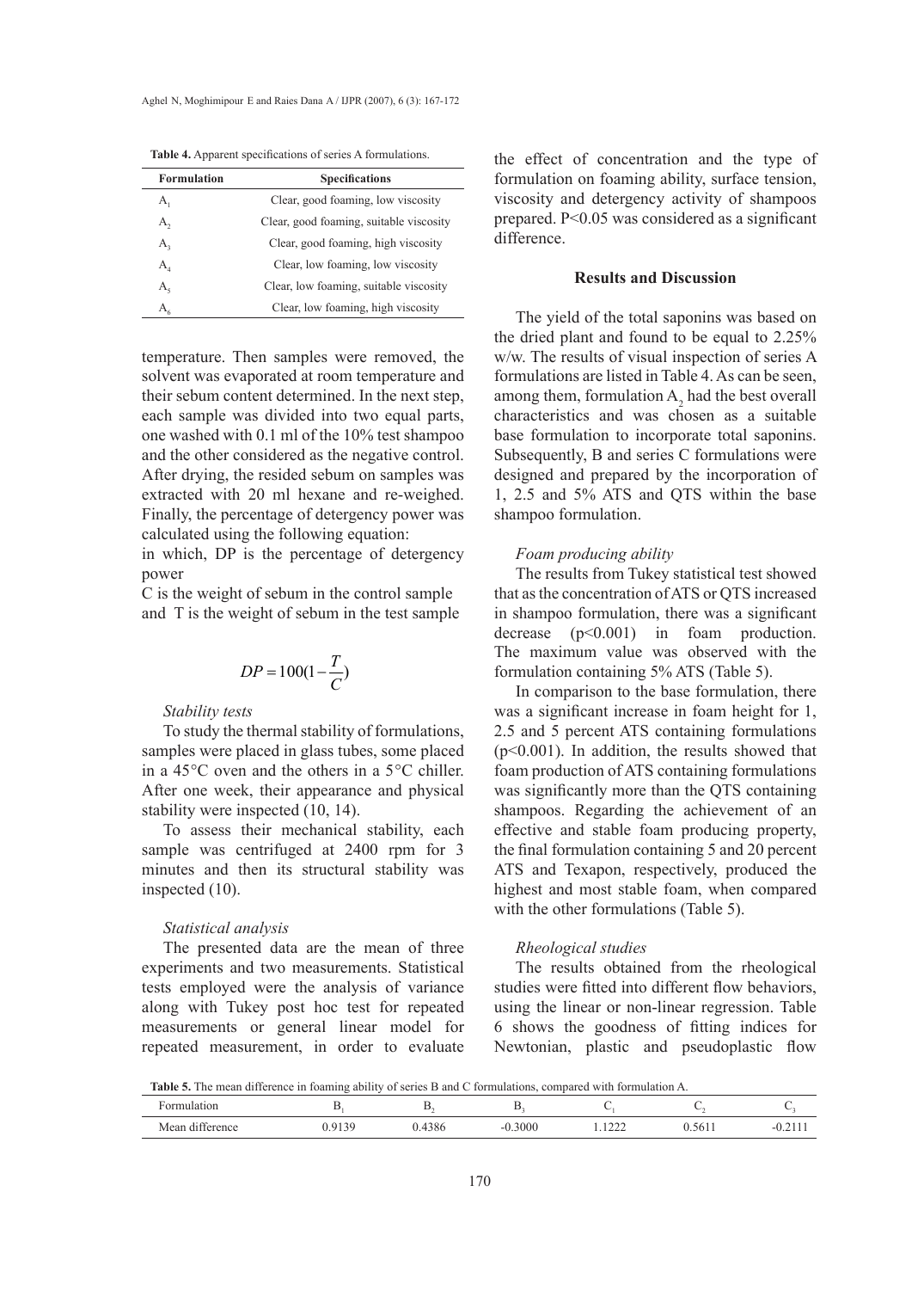**Table 6.** Goodness of fitting indices for Newtonian, plastic and pseudoplastic flow  $(\eta'$  and  $n)$  behaviors for formulations A<sub>2</sub> and B<sub>3</sub>.

| Formulation    | $\eta'$ (cps.) |        |        |        |      |      |      |      |
|----------------|----------------|--------|--------|--------|------|------|------|------|
| $A_{\gamma}$   | 196.42         | 199.23 | 216.84 | 181.79 | .69  | L 69 | .70  | 1.68 |
| B <sub>3</sub> | 843.75         | 843.75 | 700.65 | 705.92 | 1.95 | 1.70 | 1.95 | 1.92 |

behaviors. As can be seen in the table, all the formulations followed a pseudoplastic rheogram. Basedon to the results, there was no significant difference in viscosity of different formulations.

Rheological studies conducted on the final formulation showed the best fitness to pseudoplastic behavior and a desirable viscosity which facilitates its daily application. Also, its rheological behavior was completely equal to formulations containing 2% sodium chloride and alkyl ether sulfate.

In addition to adequate foam producing ability, the final formulation produced a stable foam and there was no need to add foam stabilizers. Graph 1 shows the rheogram of the final formulation  $(B_3)$ .

## *Surface tension studies*

Although surface tension has no determining effect on the acceptance of shampoo formulations, it has been mentioned that a proper shampoo should be able to decrease the surface tension of pure water to about 40 dynes/cm (15, 16). To compare the effect of substitution of 10% Texapon by ATS on the surface activity of formulations prepared, different dilutions of formulations were prepared and their surface tensions were measured. Although the surface tension of all the samples decreased to 40 dynes/ cm and there was no significant difference between them, statistical analysis (Tukey test) showed a significant decrease  $(p<0.0001)$  in the critical micelle concentration (CMC) for ATS containing formulations.

Considering the surface tension results, formulations containing ATS were able to decrease the surface tension of water to 40 dynes/cm. Moreover, the results showed that the

**Table 7.** Comparison of the *mean* and *variation range* within the percentage of detergency power of formulations  $A_2$  and  $B_3$ .

| Formulation     |       |       |
|-----------------|-------|-------|
| $Mean(\%)$      | 60.91 | 67.33 |
| Variation range | 0.44  | 0.82  |
|                 |       |       |

combination of ATS and Texapon increased the surface activity of the final product.

## *Detergency ability*

Table 7 shows the results of Thompson analysis on detergency data. Based on the results, formulation  $A_2$  and the final formulation  $(B_3)$  could be classified as *'daily shampoo'* and '*shampoo for normal hair*', respectively (12). Statistical analysis, via Kruskal-Wallis followed by Steel-Dwass tests, showed a significant increase  $(p<0.05)$  in the detergency power of the final formulation  $B_3$  (containing 5% ATS), compared to the base shampoo  $(A_2 \text{ formula})$ .

The results of detergency studies (Thompson method) showed that the final formulation has a significantly greater detergency ability, when compared with the other formulations  $(p<0.05)$ .

### *Thermal and mechanical stability*

The obtained results from thermal and mechanical stability studies on the final formulation indicated that there was no change in foam production, detergency and viscosity during the test period. Stability and acceptability of organoleptic properties (odor and color) of ATS containing formulations during the storage period indicated that they are chemically and physically stable.

## **Conclusion**

The final formulation  $(B_3)$  was a clear liquid shampoo with desirable organoleptic properties, and so there was no need to add any synthetic colorant or chemical essence to alter its color and odor, respectively. Due to acidic nature of saponins, the pH of final formulation was adjused with triethanolamine to prevent any irritation due to the consumption of the shampoo (16).

Furthermore, due to good homogeneity and appearance, there was no need to add any synthetic colorant or stabilizer to the final formulation.